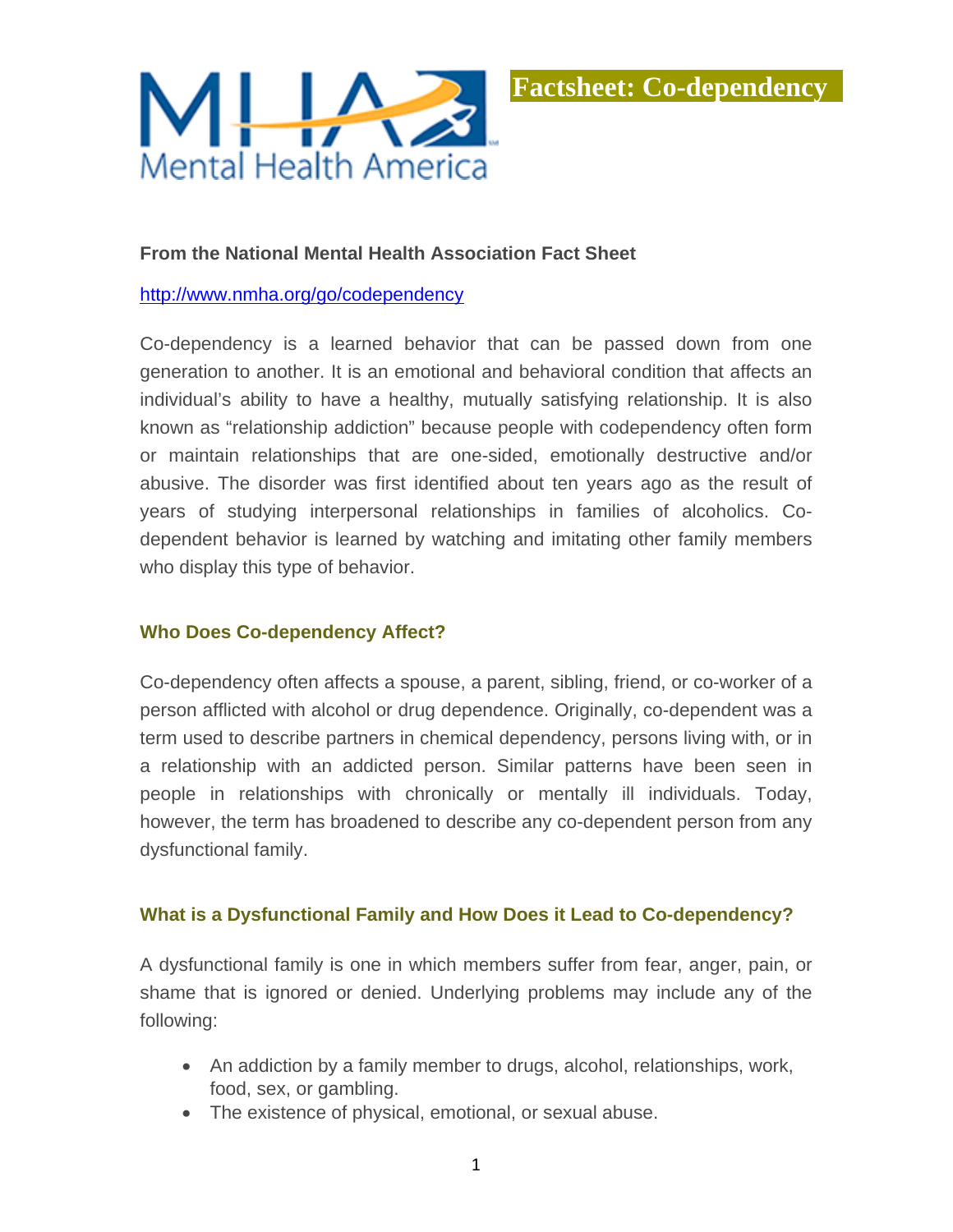• The presence of a family member suffering from a chronic mental or physical illness.

Dysfunctional families do not acknowledge that problems exist. They don't talk about them or confront them. As a result, family members learn to repress emotions and disregard their own needs. They become "survivors." They develop behaviors that help them deny, ignore, or avoid difficult emotions. They detach themselves. They don't talk. They don't touch. They don't confront. They don't feel. They don't trust. The identity and emotional development of the members of a dysfunctional family are often inhibited

Attention and energy focus on the family member who is ill or addicted. The codependent person typically sacrifices his or her needs to take care of a person who is sick. When co-dependents place other people's health, welfare and safety before their own, they can lose contact with their own needs, desires, and sense of self.

# **How Do Co-dependent People Behave?**

Co-dependents have low self-esteem and look for anything outside of themselves to make them feel better. They find it hard to "be themselves." Some try to feel better through alcohol, drugs or nicotine - and become addicted. Others may develop compulsive behaviors like workaholism, gambling, or indiscriminate sexual activity.

They have good intentions. They try to take care of a person who is experiencing difficulty, but the caretaking becomes compulsive and defeating. Co-dependents often take on a martyr's role and become "benefactors" to an individual in need. A wife may cover for her alcoholic husband; a mother may make excuses for a truant child; or a father may "pull some strings" to keep his child from suffering the consequences of delinquent behavior.

The problem is that these repeated rescue attempts allow the needy individual to continue on a destructive course and to become even more dependent on the unhealthy caretaking of the "benefactor." As this reliance increases, the codependent develops a sense of reward and satisfaction from "being needed." When the caretaking becomes compulsive, the co-dependent feels choiceless and helpless in the relationship, but is unable to break away from the cycle of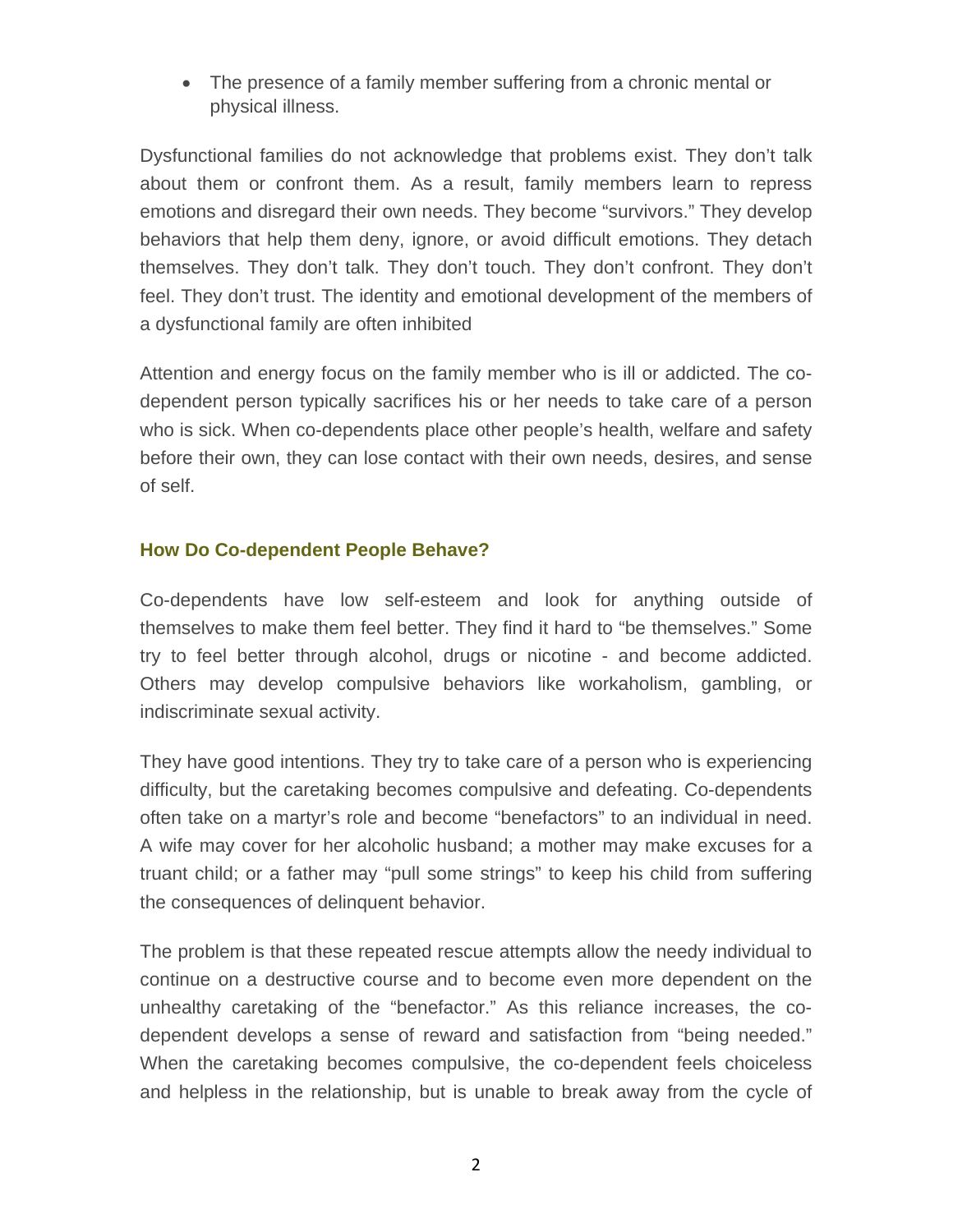behavior that causes it. Co-dependents view themselves as victims and are attracted to that same weakness in the love and friendship relationships.

# **Characteristics of Co-dependent People Are:**

- An exaggerated sense of responsibility for the actions of others
- A tendency to confuse love and pity, with the tendency to "love" people they can pity and rescue
- A tendency to do more than their share, all of the time
- A tendency to become hurt when people don't recognize their efforts
- An unhealthy dependence on relationships. The co-dependent will do anything to hold on to a relationship; to avoid the feeling of abandonment
- An extreme need for approval and recognition
- A sense of guilt when asserting themselves
- A compelling need to control others
- Lack of trust in self and/or others
- Fear of being abandoned or alone
- Difficulty identifying feelings
- Rigidity/difficulty adjusting to change
- Problems with intimacy/boundaries
- Chronic anger
- Lying/dishonesty
- Poor communications
- Difficulty making decisions

# **Questionnaire To Identify Signs Of Co-dependency**

This condition appears to run in different degrees, whereby the intensity of symptoms are on a spectrum of severity, as opposed to an all or nothing scale. Please note that only a qualified professional can make a diagnosis of codependency; not everyone experiencing these symptoms suffers from codependency.

- 1. Do you keep quiet to avoid arguments?
- 2. Are you always worried about others' opinions of you?
- 3. Have you ever lived with someone with an alcohol or drug problem?
- 4. Have you ever lived with someone who hits or belittles you?
- 5. Are the opinions of others more important than your own?
- 6. Do you have difficulty adjusting to changes at work or home?
- 7. Do you feel rejected when significant others spend time with friends?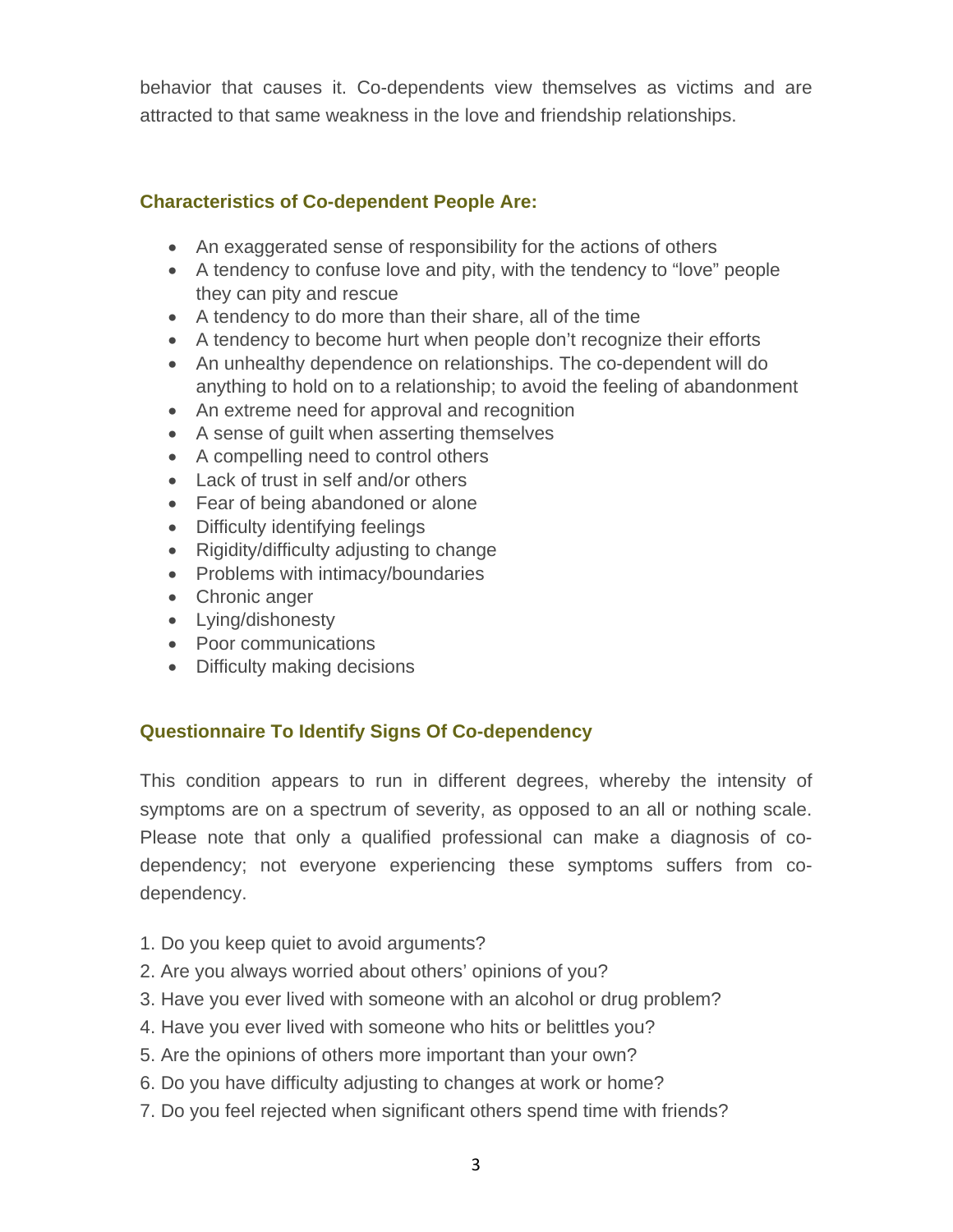- 8. Do you doubt your ability to be who you want to be?
- 9. Are you uncomfortable expressing your true feelings to others?
- 10. Have you ever felt inadequate?
- 11. Do you feel like a "bad person" when you make a mistake?
- 12. Do you have difficulty taking compliments or gifts?
- 13. Do you feel humiliation when your child or spouse makes a mistake?

14. Do you think people in your life would go downhill without your constant efforts?

15. Do you frequently wish someone could help you get things done?

16. Do you have difficulty talking to people in authority, such as the police or your boss?

17. Are you confused about who you are or where you are going with your life?

- 18. Do you have trouble saying "no" when asked for help?
- 19. Do you have trouble asking for help?

20. Do you have so many things going at once that you can't do justice to any of them?

If you identify with several of these symptoms; are dissatisfied with yourself or your relationships; you should consider seeking professional help. Arrange for a diagnostic evaluation with a licensed physician or psychologist experienced in treating co-dependency.

# **How is Co-dependency Treated?**

Because co-dependency is usually rooted in a person's childhood, treatment often involves exploration into early childhood issues and their relationship to current destructive behavior patterns. Treatment includes education, experiential groups, and individual and group therapy through which co-dependents rediscover themselves and identify self-defeating behavior patterns. Treatment also focuses on helping patients getting in touch with feelings that have been buried during childhood and on reconstructing family dynamics. The goal is to allow them to experience their full range of feelings again.

# **When Co-dependency Hits Home**

The first step in changing unhealthy behavior is to understand it. It is important for co-dependents and their family members to educate themselves about the course and cycle of addiction and how it extends into their relationships.